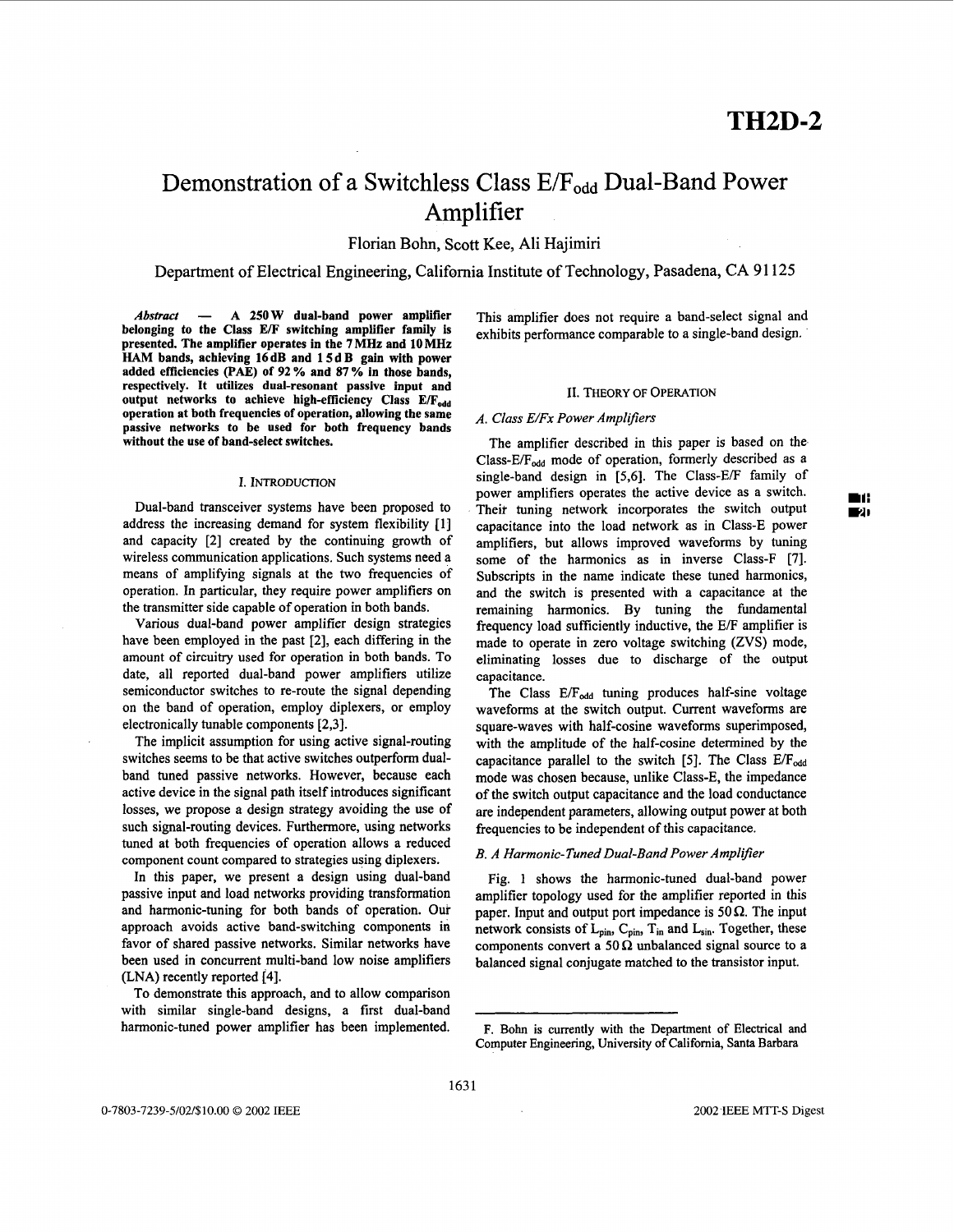<span id="page-1-0"></span>The output network consists of C<sub>pout</sub>, L<sub>sout</sub>, C<sub>sout</sub> and T<sub>out</sub>.  $T<sub>out</sub>$  is a 1:1 balun, the magnetizing inductance of which is utilized in the output network tuning.  $T_{out}$ ,  $L_{sout}$  and  $C_{sout}$ provide inductive, capacitive and again inductive susceptance as frequency is increased. These three components provide inductive susceptance needed for ZVS operation at each frequency band.

At all odd harmonics of each frequency of operation the network including  $C_{\text{vout}}$  provides capacitive susceptance that  $-$  along with the transistor output capacitance  $$ provides a low impedance path to ground compared to the load resistance<sup>[8]</sup>. Due to the differential topology, each transistor is presented only its own output capacitance at even harmonics. Thus, this amplifier operates in Class  $E/F_{odd}$  mode at both bands.

Because of the dual-band harmonic-tuning scheme employed in this amplifier, no additional switches or electronically tunable components are needed for correct operation in either band. This promises to reduce the complexity of dual-band power amplifiers, thereby increasing reliability and decreasing cost.

#### 111. CIRCUIT DESIGN

To demonstrate the dual-band harmonic-tuned power amplifier concept, a Class- $E/F_{odd}$  amplifier using the topology shown in Fig. **1** has been constructed. This amplifier uses two **IRFP250N 200,30A** MOSFETs.

To determine the susceptance needed for ZVS operation at each frequency, two single-band Class E/F amplifiers are simulated that use **an** LC parallel tank at the output. The simulated single-band designs and the final dual-band amplifier have a sufficiently large value for  $C_{\text{pout}}$  in common that presents **a** low impedance at the first odd harmonic. This is important to allow the inductive susceptance determined from these single-band



**Fig. 1. Topology of the dual-band harmonic-tuned power amplifier reported in this paper.** 

simulations to be used in the design of the dual-band load network.

The transistor model used in the simulation consists of an ideal switch with a nonlinear output capacitance fitted to measured data. Component values for the dual-band load network were calculated that provide a good trade-off between losses and bandwidth besides the susceptance needed for ZVS operation at both frequencies. **A**  simulation of the amplifier - assuming quality factors of 120 and 160 for inductors and capacitors respectively - is performed to assure ZVS operation at both design frequencies and reasonable losses. Transistor lead inductances are also included to estimate the ringing waveforms. The simulation predicts an output power of approximately 400W in both bands according to:

$$
P_{out} = V_{pk}^{2}/(2 \cdot R_{load})
$$
 (1)

with load resistance  $R_{load} = 50 \Omega$  and peak drain voltage  $V_{pk} \approx \pi \cdot V_{suppl}$  **y** = 200 V.

The amplifier is constructed on a patterned FR4 board. The output network is implemented using ATC100E and ATCl80R series capacitors from American Technical Ceramics. Inductor  $L_{sout}$  and transformer  $T_{out}$  are both aircore and are wound from magnet ribbon wire and  $50\Omega$ semi-rigid coaxial cable respectively. Holes in the circuit board allow the transistors to be mounted directly to a backside heat sink.

With a load connected, the conductance presented to the transistor drains as measured with an HP4149A impedance analyzer is lower than the expected 2mS.

The reason for this decrease is likely to be the distributed inductance on the circuit board and the nonideal coupling factor of  $T_{out}$ . This decreased load conductance causes the output power to be less than the design goal.



**Fig. 2. Photograph of assembled amplifier. Width x length x height approximately lOcm x 18cm x 14cm**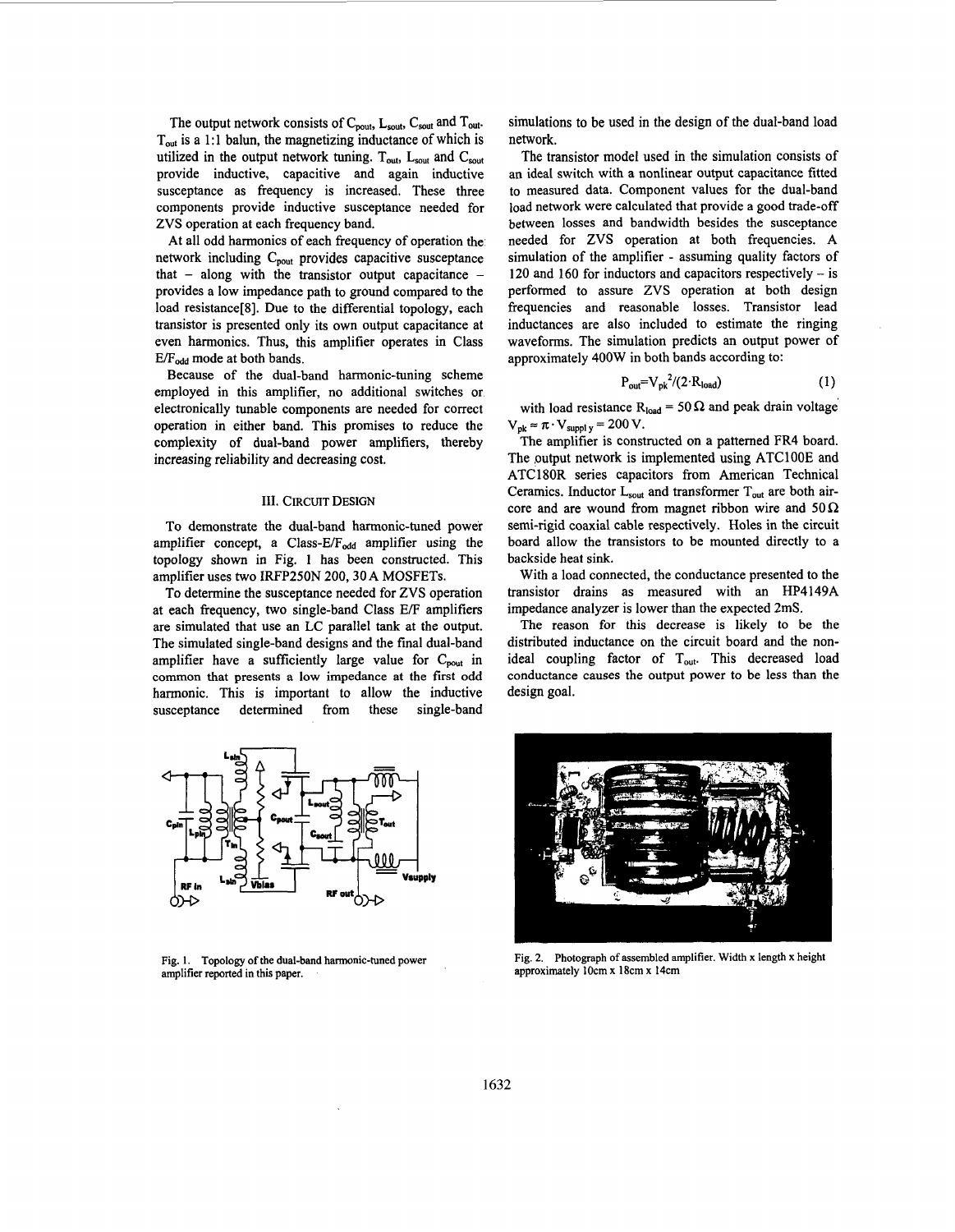

Fig. 3. S-parameters S21 and S11 **as** a function of frequency for the dual-band power amplifier under Class-A bias with **40mA** total supply current, 30V supply voltage and small signal input. The plot shows two gain peaks close to the desired bands of operation.

An ad hoc input network consisting of  $T_{in}$  and  $L_{sin}$  is used to determine the proper input-matching network. By tuning this network once for each frequency of operation, appropriate characteristics for the matching network in each band may be determined. Component values for a dual-band input network achieving similar transformations at both frequencies simultaneously may then be calculated. A photograph of the prototype amplifier is shown in Fig.2.

# IV. PERFORMANCE

The small-signal transfer characteristics of the amplifier are determined first to assure that it displays dual-band gain behavior. Despite the positive value of S11 between 20MHz and SOMHz, the amplifier does not oscillate and is stable at large-signal Class E/F operation.



Fig. **4.** Gain, Drain Efficiency and PAE versus input power at **7.15MHz** running at **58V** supply voltage. **As** expected, gain drops while efficiency improves as the input power is increased



Fig. **5.** Gain, Drain Efficiency and PAE versus input power at 10.1MHz running at **58V** supply voltage

Figs. **4** and **5** show the measured gain, drain efficiency and PAE versus input power while operating from a 58 V supply at 7.15 MHz and 10.1 MHz respectively. As noted earlier, the measured output power is lower than simulated due to parasitic impedance transformation. The bandwidth in both bands was sufficient to allow operation over the 7.OMHz-7.3MHz and the 10.OMHz-10.18MHz bands.

Like any saturated amplifier, the output power may be adjusted by changing the supply voltage. Fig. *6* shows measured power-added efficiency (PAE) at both frequencies as the output power is backed off by up to 6dB.

Figs. 7 and **8** show measured drain voltage waveforms at 7.15MHz and 10.IMHz under full output power.

The amplifier reported here compares well to a similar single-band design. The amplifier exhibits lower gain and higher efficiency than the single-band design reported in



Fig. 6. Power Added Effiency (PAE) **as** a function of input power at **7.15MHz** and **10.IMHz.** The amplifier operates with good efficiency over a 6dB range of output powers